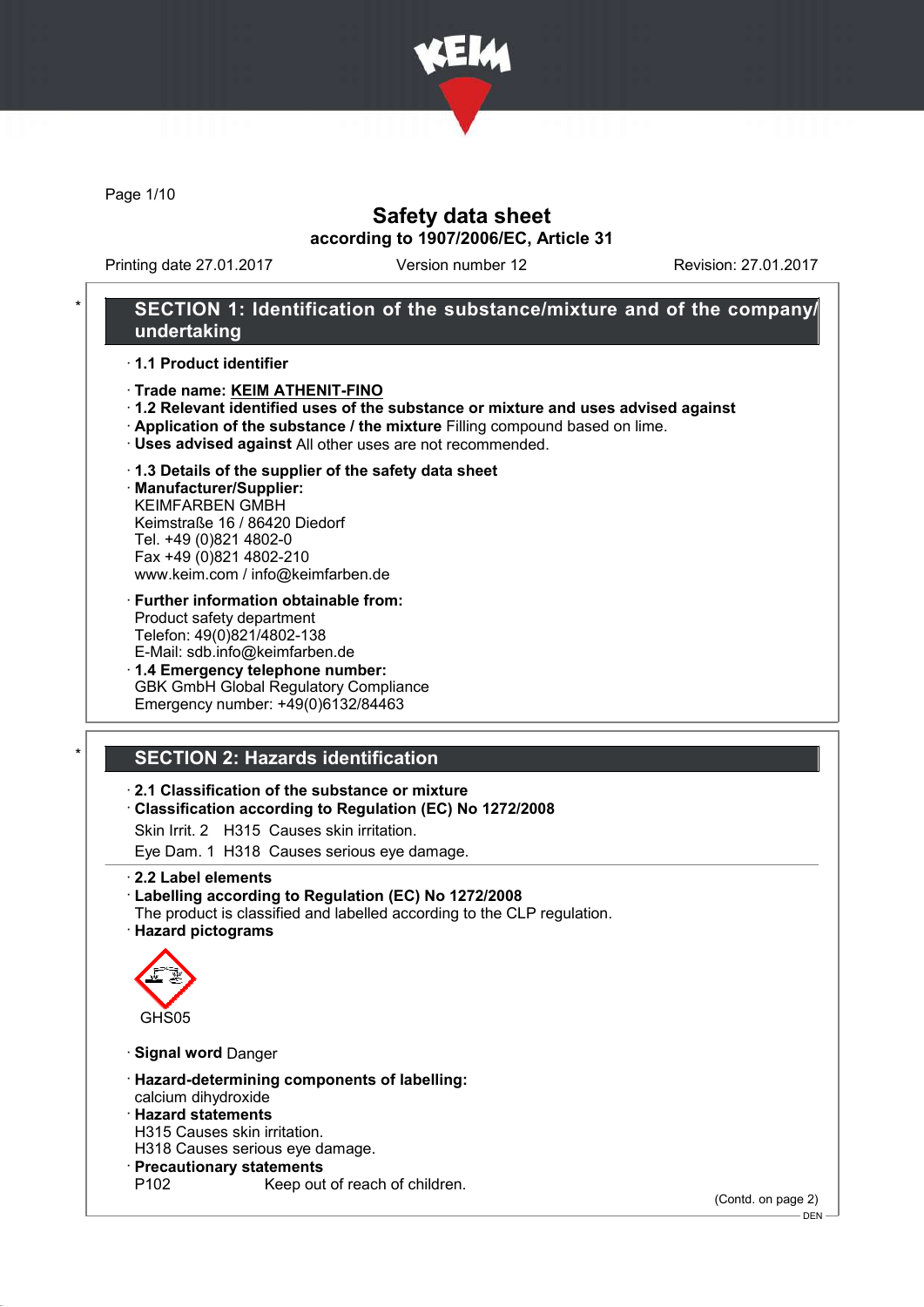

Page 2/10

# Safety data sheet according to 1907/2006/EC, Article 31

Printing date 27.01.2017 Version number 12 Revision: 27.01.2017

### Trade name: KEIM ATHENIT-FINO

| P <sub>280</sub>        | (Contd. of page 1)<br>Wear protective gloves/protective clothing/eye protection/face protection. |
|-------------------------|--------------------------------------------------------------------------------------------------|
|                         | P305+P351+P338 IF IN EYES: Rinse cautiously with water for several minutes. Remove contact       |
|                         | lenses, if present and easy to do. Continue rinsing.                                             |
| P315                    | Get immediate medical advice/attention.                                                          |
| P302+P352               | IF ON SKIN: Wash with plenty of soap and water.                                                  |
| P362                    | Take off contaminated clothing.                                                                  |
| P332+P313               | If skin irritation occurs: Get medical advice/attention.                                         |
|                         | . 2.3 Other hazards Alkaline product. Avoid contact with skin and eyes.                          |
|                         | · Results of PBT and vPvB assessment                                                             |
| · PBT: Not applicable.  |                                                                                                  |
| · vPvB: Not applicable. |                                                                                                  |

### SECTION 3: Composition/information on ingredients

- · 3.2 Mixtures
- · Description:

Aqueous compound of calcium dihydroxide, calcium carbonate, natural carbohydrate and cellulose

· Dangerous components:

CAS: 1305-62-0<br>EINECS: 215-137-3 EINECS: 215-137-3 Reg.nr.: 01-2119475151-45-XXXX calcium dihydroxide Eye Dam. 1, H318;  $\diamondsuit$  Skin Irrit. 2, H315; STOT SE 3, H335 2,5-10%

· Additional information: For the wording of the listed hazard phrases refer to section 16.

# SECTION 4: First aid measures

| When seeing the doctor we suggest to present this safety data sheet.                   |  |
|----------------------------------------------------------------------------------------|--|
| Immediately remove any clothing soiled by the product.                                 |  |
| After inhalation: Supply fresh air; consult doctor in case of complaints.              |  |
| $\cdot$ After skin contact:                                                            |  |
| Immediately wash with water and soap and rinse thoroughly.                             |  |
| Do not use solvents or thinners.                                                       |  |
| If skin irritation continues, consult a doctor.                                        |  |
| After eye contact:                                                                     |  |
| Rinse opened eye for several minutes under running water. Then consult a doctor.       |  |
| · After swallowing:                                                                    |  |
| Rinse out mouth and then drink plenty of water.                                        |  |
| Do not induce vomiting; call for medical help immediately.                             |  |
| 4.2 Most important symptoms and effects, both acute and delayed                        |  |
| No further relevant information available.                                             |  |
| $\cdot$ 4.3 Indication of any immediate medical attention and special treatment needed |  |
| No further relevant information available.                                             |  |

(Contd. on page 3)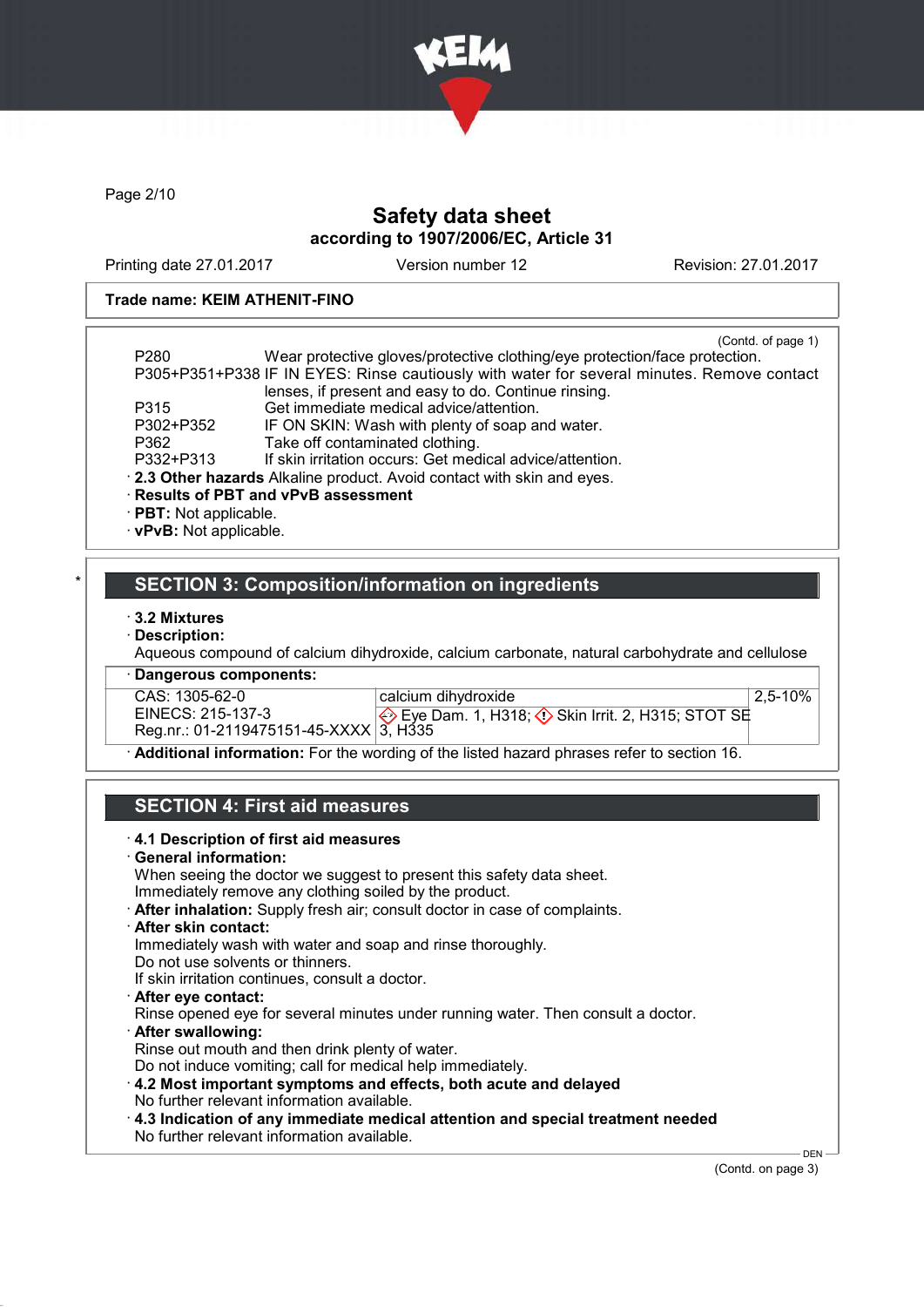

Page 3/10

# Safety data sheet according to 1907/2006/EC, Article 31

Printing date 27.01.2017 Version number 12 Revision: 27.01.2017

Trade name: KEIM ATHENIT-FINO

(Contd. of page 2)

### SECTION 5: Firefighting measures

- · 5.1 Extinguishing media
- · Suitable extinguishing agents:
- Product itself does not burn. Co-ordinate fire-fighting measures to the fire surroundings.
- · 5.2 Special hazards arising from the substance or mixture No further relevant information available.
- · 5.3 Advice for firefighters
- · Protective equipment: Wear self-contained respiratory protective device.
- · Additional information

Dispose of fire debris and contaminated fire fighting water in accordance with official regulations. In case of fire do not breathe smoke, fumes and vapours.

# SECTION 6: Accidental release measures

· 6.1 Personal precautions, protective equipment and emergency procedures Respect the protection rules (see section 7 a. 8). Avoid contact with skin and eyes. Ensure adequate ventilation · 6.2 Environmental precautions: Do not allow to enter sewers/ surface or ground water. Follow local governmental rules and regulations. · 6.3 Methods and material for containment and cleaning up: Pick up mechanically. Ensure adequate ventilation. Dispose of the material collected according to regulations.

Clear contaminated areas thoroughly.

6.4 Reference to other sections See Section 7 for information on safe handling. See Section 8 for information on personal protection equipment. See Section 13 for disposal information.

# **SECTION 7: Handling and storage**

#### · 7.1 Precautions for safe handling Keep receptacles tightly sealed. Avoid contact with skin and eyes. Ensure good ventilation/exhaustion at the workplace. See item 8 for information about suitable protective equipment and technical precautions. Respect the protection rules. Information about fire - and explosion protection: The product is not flammable. No special measures required.

(Contd. on page 4)

DEN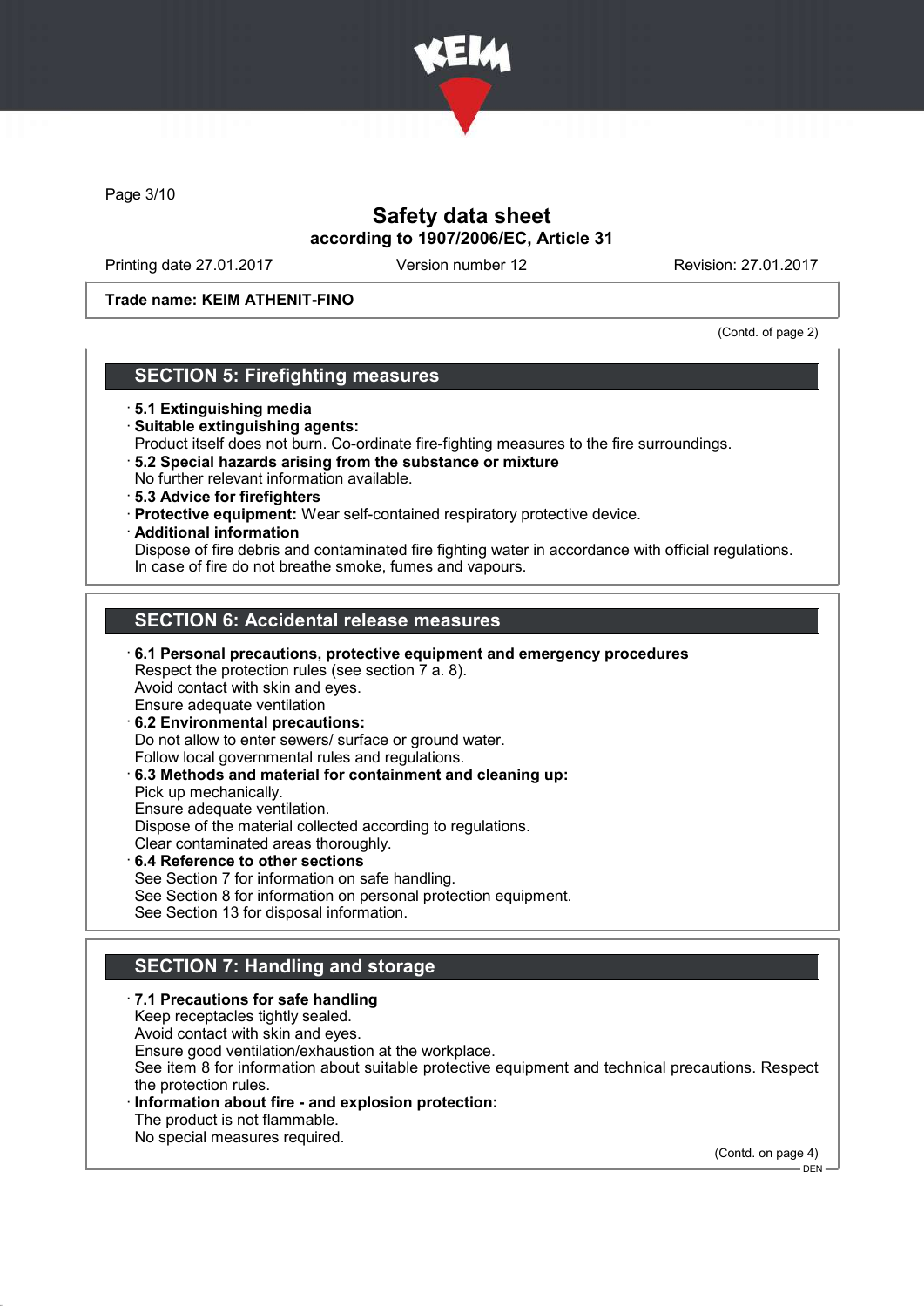

Page 4/10

# Safety data sheet according to 1907/2006/EC, Article 31

Printing date 27.01.2017 Version number 12 Revision: 27.01.2017

### Trade name: KEIM ATHENIT-FINO

(Contd. of page 3)

|                     |                                                                                                |  |                                                                                             | (Control of page $3)$ ) |
|---------------------|------------------------------------------------------------------------------------------------|--|---------------------------------------------------------------------------------------------|-------------------------|
|                     | · 7.2 Conditions for safe storage, including any incompatibilities                             |  |                                                                                             |                         |
| · Storage:          |                                                                                                |  |                                                                                             |                         |
|                     | Requirements to be met by storerooms and receptacles:                                          |  |                                                                                             |                         |
|                     | Store only in unopened original receptacles.<br>Unsuitable material for receptacle: aluminium. |  |                                                                                             |                         |
|                     |                                                                                                |  | Information about storage in one common storage facility: Do not store together with acids. |                         |
|                     | · Further information about storage conditions:                                                |  |                                                                                             |                         |
|                     | Keep container tightly sealed.                                                                 |  |                                                                                             |                         |
|                     | Store in a cool place.                                                                         |  |                                                                                             |                         |
| Protect from frost. | Protect from heat and direct sunlight.                                                         |  |                                                                                             |                         |
| Storage class: 12   |                                                                                                |  |                                                                                             |                         |
|                     | · 7.3 Specific end use(s) No further relevant information available.                           |  |                                                                                             |                         |
|                     |                                                                                                |  |                                                                                             |                         |
|                     |                                                                                                |  |                                                                                             |                         |
|                     | <b>SECTION 8: Exposure controls/personal protection</b>                                        |  |                                                                                             |                         |
|                     | 8.1 Control parameters                                                                         |  |                                                                                             |                         |
|                     |                                                                                                |  | Ingredients with limit values that require monitoring at the workplace:                     |                         |
|                     | 1305-62-0 calcium dihydroxide                                                                  |  |                                                                                             |                         |
|                     | AGW (Germany) Long-term value: 1E mg/m <sup>3</sup>                                            |  |                                                                                             |                         |
|                     | 2(I); Y, EU, DFG                                                                               |  |                                                                                             |                         |
| $\cdot$ DNELs       |                                                                                                |  |                                                                                             |                         |
|                     | 1305-62-0 calcium dihydroxide                                                                  |  |                                                                                             |                         |
|                     | Inhalative Acute - local effects, worker                                                       |  | 4 mg/m <sup>3</sup> (worker)                                                                |                         |
|                     | Acute - local effects, consumer                                                                |  | 4 mg/m <sup>3</sup> (consumer)                                                              |                         |
|                     | Long-term - local effects, worker                                                              |  | 1 mg/m <sup>3</sup> (worker)                                                                |                         |
|                     | Long-term - local effects, consumer                                                            |  | 1 (consumer)                                                                                |                         |
| · PNECs             |                                                                                                |  |                                                                                             |                         |
|                     | 1305-62-0 calcium dihydroxide                                                                  |  |                                                                                             |                         |
|                     | Aquatic compartment - freshwater                                                               |  | 0,49 mg/l (freshwater)                                                                      |                         |
|                     | Aquatic compartment - marine water                                                             |  | 0,32 mg/l (marine water)                                                                    |                         |
|                     | Terrestrial compartment - soil                                                                 |  | 1080 mg/kg dw (soil)                                                                        |                         |
|                     | Sewage treatment plant                                                                         |  | 3 mg/l (sewage sludge)                                                                      |                         |
|                     |                                                                                                |  | Additional information: The lists valid during the making were used as basis.               |                         |
|                     | 8.2 Exposure controls                                                                          |  |                                                                                             |                         |
|                     | Personal protective equipment:                                                                 |  |                                                                                             |                         |
|                     | <b>General protective and hygienic measures:</b>                                               |  |                                                                                             |                         |
|                     | Keep away from foodstuffs, beverages and feed.                                                 |  |                                                                                             |                         |
|                     | Immediately remove all soiled and contaminated clothing                                        |  |                                                                                             |                         |
|                     | Wash hands before breaks and at the end of work.                                               |  |                                                                                             |                         |
|                     | Avoid contact with the eyes and skin.                                                          |  |                                                                                             |                         |
|                     |                                                                                                |  |                                                                                             | (Contd. on page 5)      |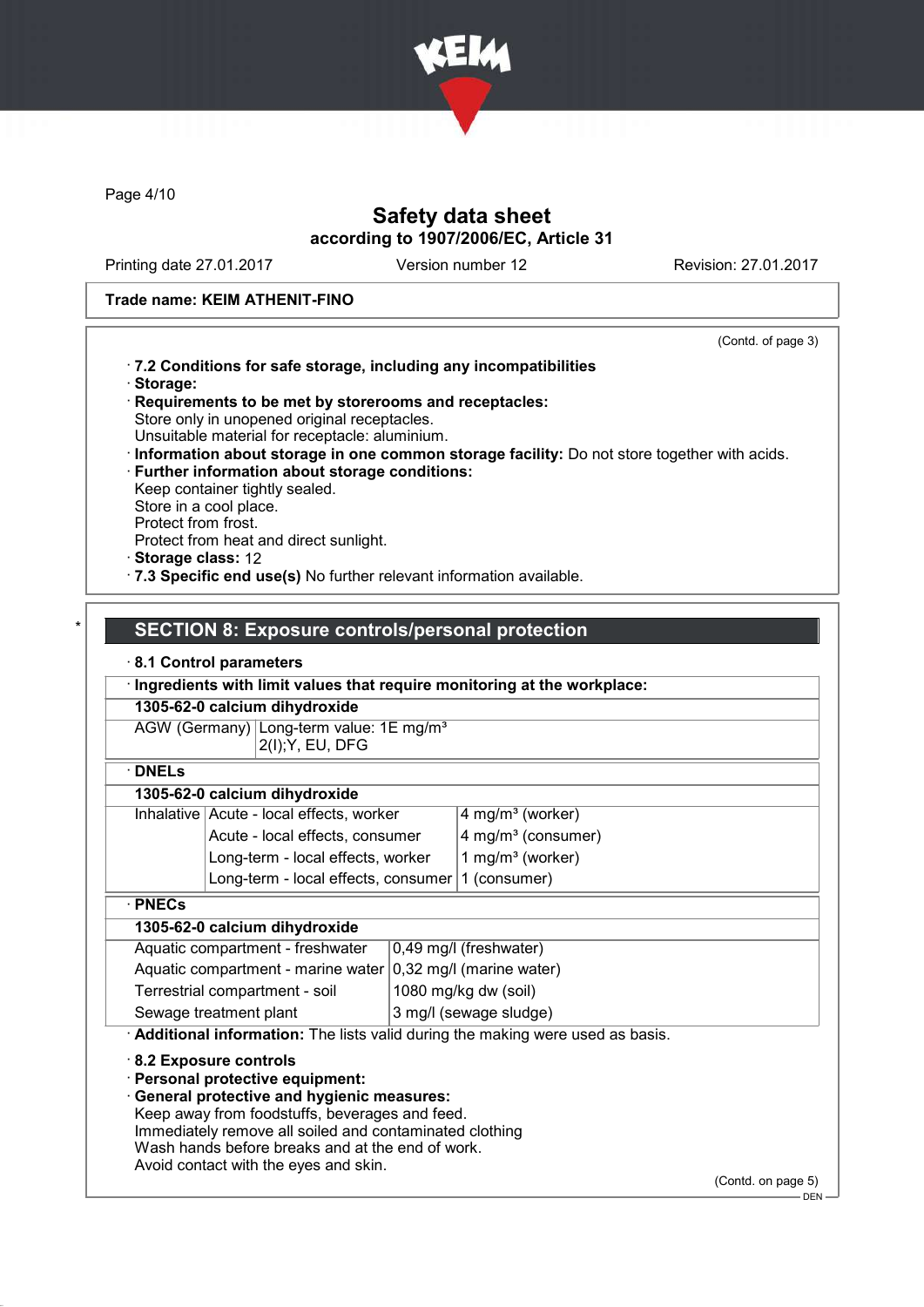

Page 5/10

# Safety data sheet according to 1907/2006/EC, Article 31

Printing date 27.01.2017 Version number 12 Revision: 27.01.2017

### Trade name: KEIM ATHENIT-FINO

|                                                                          | (Contd. of page 4)                                                                                   |
|--------------------------------------------------------------------------|------------------------------------------------------------------------------------------------------|
| <b>Respiratory protection:</b>                                           |                                                                                                      |
| In a dusty environment wear suitable facemask.                           |                                                                                                      |
| Filter: FFP2                                                             |                                                                                                      |
| · Protection of hands:                                                   |                                                                                                      |
| Protective gloves                                                        |                                                                                                      |
| Alkaline resistant gloves                                                |                                                                                                      |
| <b>Material of gloves</b>                                                |                                                                                                      |
| Nitrile impregnated cotton-gloves                                        |                                                                                                      |
| Butyl rubber, BR                                                         |                                                                                                      |
| Recommended thickness of the material: $\geq 0.5$ mm<br>PVC or PE gloves |                                                                                                      |
| Recommended thickness of the material: $\geq 0.5$ mm                     |                                                                                                      |
|                                                                          | The selection of the suitable gloves does not only depend on the material, but also on further marks |
|                                                                          | of quality and varies from manufacturer to manufacturer. As the product is a preparation of several  |
|                                                                          | substances, the resistance of the glove material can not be calculated in advance and has therefore  |
| to be checked prior to the application.                                  |                                                                                                      |
| Penetration time of glove material                                       |                                                                                                      |
| Value for the permeation: Level $\geq 6$ (480 min)                       |                                                                                                      |
|                                                                          | The determined penetration times according to EN 374 part III are not performed under practical      |
|                                                                          | conditions. Therefore a maximum wearing time, which corresponds to 50% of the penetration time,      |
| is recommended.                                                          |                                                                                                      |
|                                                                          | The exact break trough time has to be found out by the manufacturer of the protective gloves and     |
| has to be observed.                                                      |                                                                                                      |
| Eye protection: Tightly sealed goggles                                   |                                                                                                      |
| · Body protection:                                                       |                                                                                                      |
| Protective work clothing                                                 |                                                                                                      |
| After contact with skin wash thoroughly with water and apply lotion.     |                                                                                                      |
|                                                                          | · Limitation and supervision of exposure into the environment See Section 12 and 6.2                 |
|                                                                          |                                                                                                      |
| <b>SECTION 9: Physical and chemical properties</b>                       |                                                                                                      |
|                                                                          |                                                                                                      |
| 9.1 Information on basic physical and chemical properties                |                                                                                                      |
| <b>General Information</b>                                               |                                                                                                      |
| · Appearance:                                                            |                                                                                                      |
| Form:                                                                    | Pasty                                                                                                |
| Colour:                                                                  | nature white                                                                                         |
| · Odour:                                                                 | Weak, characteristic                                                                                 |
| <b>Odour threshold:</b>                                                  | Not determined.                                                                                      |
| pH-value:                                                                | Alkaline                                                                                             |
| Change in condition                                                      |                                                                                                      |
| <b>Melting point/freezing point:</b>                                     |                                                                                                      |
|                                                                          |                                                                                                      |
|                                                                          | Undetermined.                                                                                        |
| Initial boiling point and boiling range: Undetermined.                   |                                                                                                      |
| · Flash point:<br>· Flammability (solid, gas):                           | Not applicable.<br>Not applicable.                                                                   |

(Contd. on page 6)

DEN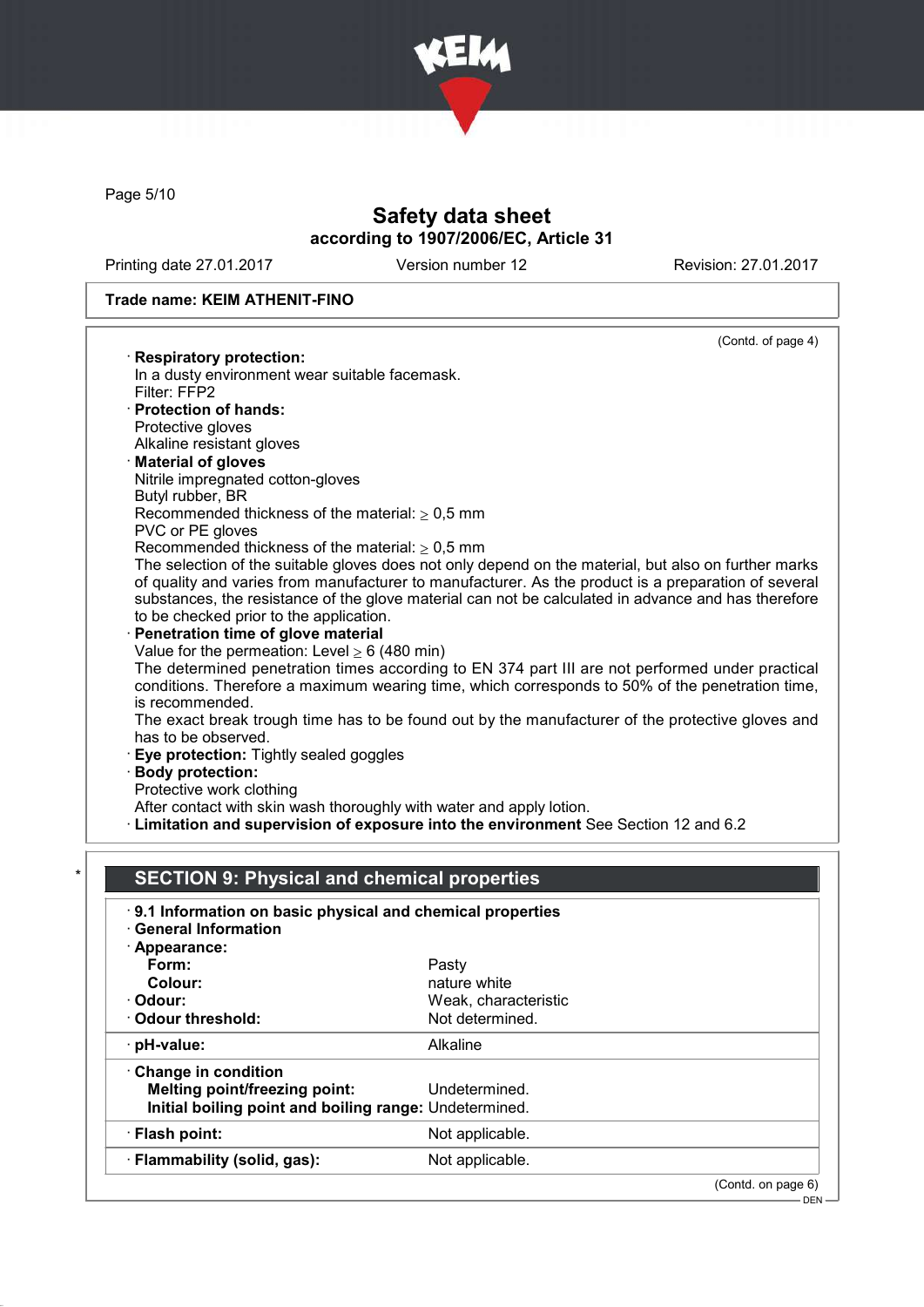

Page 6/10

# Safety data sheet according to 1907/2006/EC, Article 31

Printing date 27.01.2017 Version number 12 Revision: 27.01.2017

#### Trade name: KEIM ATHENIT-FINO

|                                           | (Contd. of page 5)                                                              |
|-------------------------------------------|---------------------------------------------------------------------------------|
| · Ignition temperature:                   | Not determined.                                                                 |
| · Decomposition temperature:              | Not determined.                                                                 |
| · Auto-ignition temperature:              | Product is not selfigniting.                                                    |
| <b>Explosive properties:</b>              | Product does not present an explosion hazard.                                   |
| <b>Explosion limits:</b>                  |                                                                                 |
| Lower:                                    | Not applicable.                                                                 |
| Upper:                                    | Not applicable.                                                                 |
| <b>Oxidising properties</b>               | Not applicable.                                                                 |
| · Vapour pressure:                        | Not determined.                                                                 |
| · Density at 20 °C:                       | $1,9-2,1$ * g/cm <sup>3</sup>                                                   |
| · Relative density                        | Not determined.                                                                 |
| · Vapour density                          | Not applicable.                                                                 |
| <b>Evaporation rate</b>                   | Not applicable.                                                                 |
| · Solubility in / Miscibility with        |                                                                                 |
| water at 20 °C:                           | < 2 g/l (Ca(OH)2)                                                               |
|                                           | miscible                                                                        |
| · Partition coefficient: n-octanol/water: | Not applicable.                                                                 |
| · Viscosity:                              |                                                                                 |
| Dynamic:                                  | Not determined.                                                                 |
| Kinematic:                                | Not determined.                                                                 |
| $\cdot$ 9.2 Other information             | * The values are for freshly produced material and may<br>change with the time. |

## SECTION 10: Stability and reactivity

· 10.1 Reactivity Reacts in the setting phase with carbon dioxide (CO2) from the air: Ca(OH)2 + CO2 -->CaCO3 + H2O. · 10.2 Chemical stability · Thermal decomposition / conditions to be avoided: Stable at environment temperature. No decomposition if used and stored according to specifications. · 10.3 Possibility of hazardous reactions Reacts with strong acids and oxidising agents. Reacts with light alloys in the presence of moisture to form hydrogen. · 10.4 Conditions to avoid No further relevant information available. · 10.5 Incompatible materials: Acids aluminium

(Contd. on page 7)  $-$  DEN -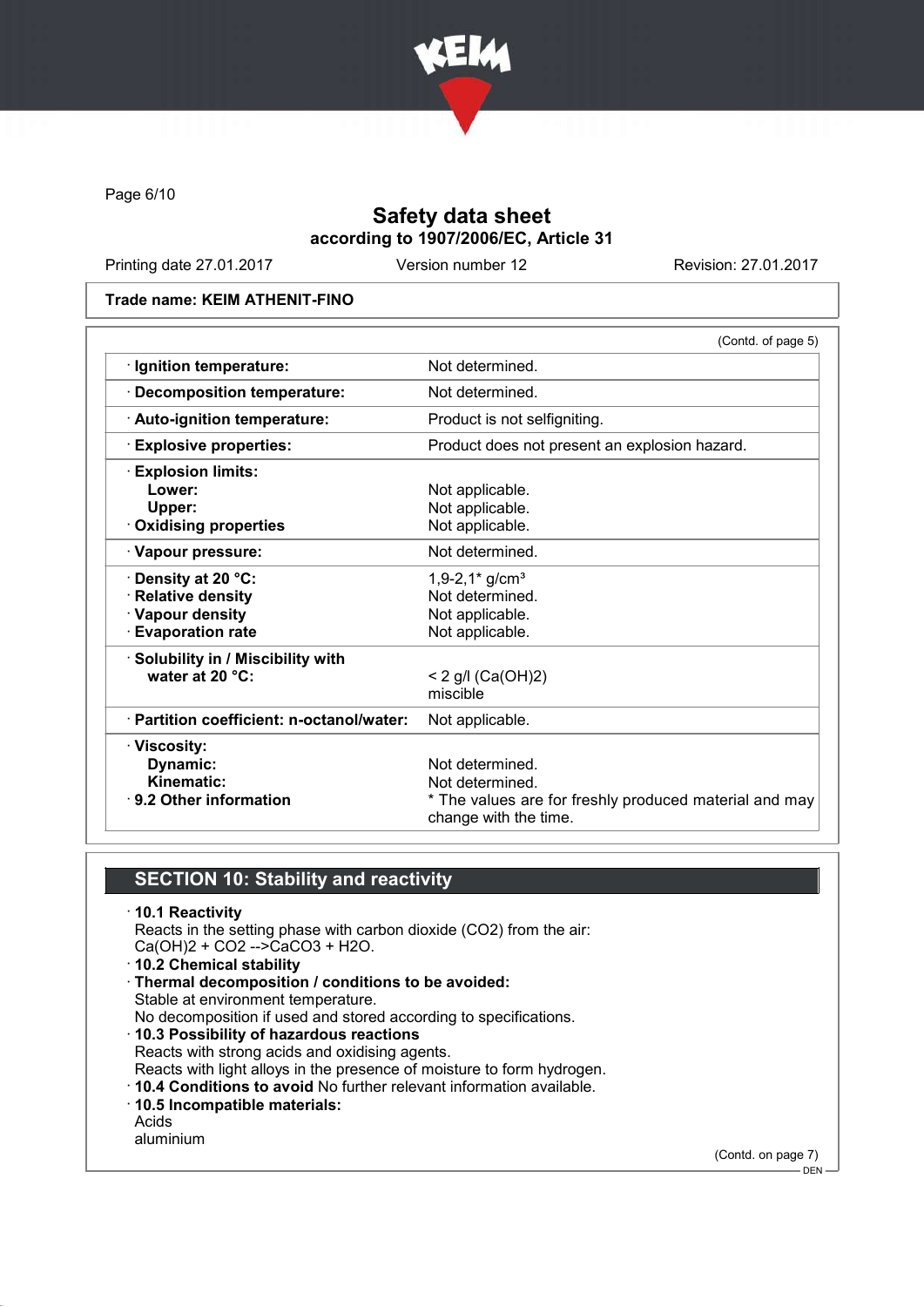

Page 7/10

## Safety data sheet according to 1907/2006/EC, Article 31

Printing date 27.01.2017 Version number 12 Revision: 27.01.2017

(Contd. of page 6)

### Trade name: KEIM ATHENIT-FINO

#### · 10.6 Hazardous decomposition products:

No hazardous decomposition products if stored and handled as prescribed.

### **SECTION 11: Toxicological information**

- · 11.1 Information on toxicological effects
- · Acute toxicity Based on available data, the classification criteria are not met.

### · LD/LC50 values relevant for classification:

### 1305-62-0 calcium dihydroxide

Oral LD50 >2000 mg/kg (rat) (OECD 425)

Dermal LD50 > 2500 mg/kg (rabbit) (OECD 402)

#### · Primary irritant effect:

- · Skin corrosion/irritation
- Causes skin irritation.

### · Serious eye damage/irritation

- Causes serious eye damage.
- · during inhalation: Irritant effect possible.
- · during swallowing: Irritant effect possible
- · Respiratory or skin sensitisation Based on available data, the classification criteria are not met.

### · Other information (about experimental toxicology):

Experimental analysis are not available.

The product was not tested. The statements on toxicology have been derived from the properties of the individual components.

- · CMR effects (carcinogenity, mutagenicity and toxicity for reproduction) not applicable
- · Germ cell mutagenicity Based on available data, the classification criteria are not met.
- · Carcinogenicity Based on available data, the classification criteria are not met.
- Reproductive toxicity Based on available data, the classification criteria are not met.
- · STOT-single exposure Based on available data, the classification criteria are not met.
- · STOT-repeated exposure Based on available data, the classification criteria are not met.
- · Aspiration hazard Based on available data, the classification criteria are not met.

# **SECTION 12: Ecological information**

# · 12.1 Toxicity Aquatic toxicity: 1305-62-0 calcium dihydroxide NOEC 72h; 48 mg/l (freshwater alga) 14d; 32 mg/l (invertebrate marine organisms) EC10/LC10 oder NOEC 2000 mg/kg (Soil macro-organisms)

12000 mg/kg (soil microorganisms) NOEC 21d; 1080 mg/kg (plants) EC 50/48h 49,1 mg/l (freshwater invertebrate organisms)

(Contd. on page 8)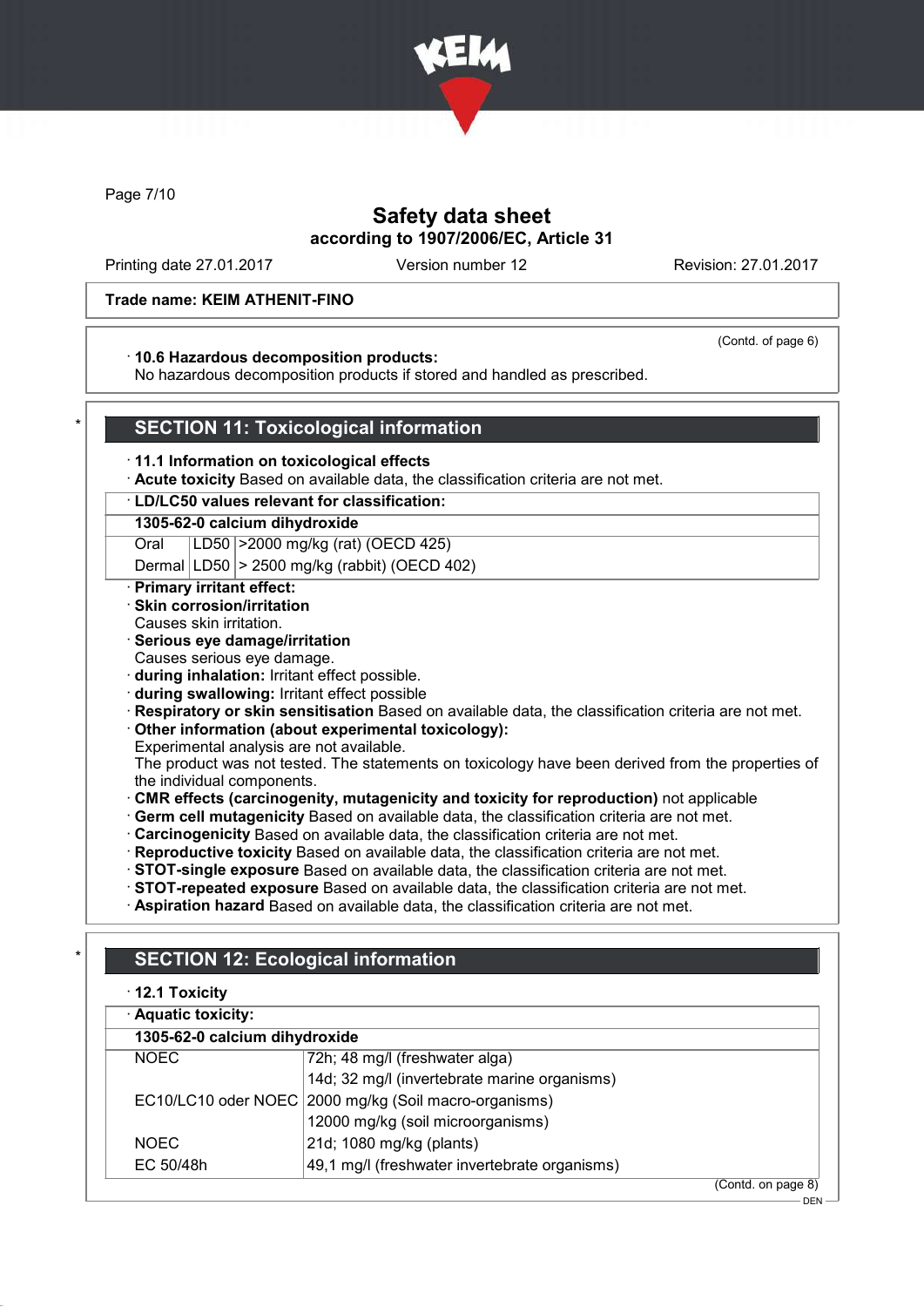

Page 8/10

# Safety data sheet according to 1907/2006/EC, Article 31

Printing date 27.01.2017 Version number 12 Revision: 27.01.2017

### Trade name: KEIM ATHENIT-FINO

| EC 50/72 h                           | (Contd. of page 7)                                                                                                                                       |
|--------------------------------------|----------------------------------------------------------------------------------------------------------------------------------------------------------|
|                                      | 184,57 mg/l (freshwater alga)                                                                                                                            |
| LC 50/96 h                           | 457 mg/l (marine fish)                                                                                                                                   |
|                                      | 50,6 mg/l (freshwater fish)                                                                                                                              |
|                                      | 158 mg/l (invertebrate marine organisms)                                                                                                                 |
|                                      | · 12.2 Persistence and degradability No further relevant information available.                                                                          |
|                                      | · 12.3 Bioaccumulative potential Does not accumulate in organisms                                                                                        |
|                                      | · 12.4 Mobility in soil No further relevant information available.                                                                                       |
| · Additional ecological information: |                                                                                                                                                          |
| · AOX-indication:                    |                                                                                                                                                          |
|                                      | Due to the substance of content which do not include organic jointed halogens, the product can not<br>take influence on the AOX-load of the waste water. |
|                                      | $\cdot$ According to the formulation contains the following heavy metals and compounds from the                                                          |
| EU guideline NO. 2006/11/EC:         | According to our current data base the product does not consist of any heavy metals or substances                                                        |
| of EU-directives 76/464/EWG.         |                                                                                                                                                          |
| · General notes:                     |                                                                                                                                                          |
|                                      | At present there are no ecotoxicological assessments.                                                                                                    |
|                                      | Do not allow undiluted product or large quantities of it to reach ground water, water course or                                                          |
| sewage system.                       |                                                                                                                                                          |
|                                      | Water hazard class 1 (German Regulation) (Self-assessment): slightly hazardous for water                                                                 |
|                                      | 12.5 Results of PBT and vPvB assessment                                                                                                                  |
| $\cdot$ PBT: Not applicable.         |                                                                                                                                                          |
| · vPvB: Not applicable.              |                                                                                                                                                          |
|                                      |                                                                                                                                                          |
|                                      | . 12.6 Other adverse effects No further relevant information available.                                                                                  |

#### · 13.1 Waste treatment methods

· Recommendation

Disposal must be made according to official regulations.

Must not be disposed with household garbage. Do not allow product to reach sewage system.

### · European waste catalogue

10 13 99 wastes not otherwise specified

- · Uncleaned packaging:
- · Recommendation:

Disposal must be made according to official regulations.

Only empty containers may be recycled.

· Recommended cleansing agents: Water, if necessary with cleansing agents.

# SECTION 14: Transport information

### · 14.1 UN-Number

· ADR, IMDG Void

(Contd. on page 9)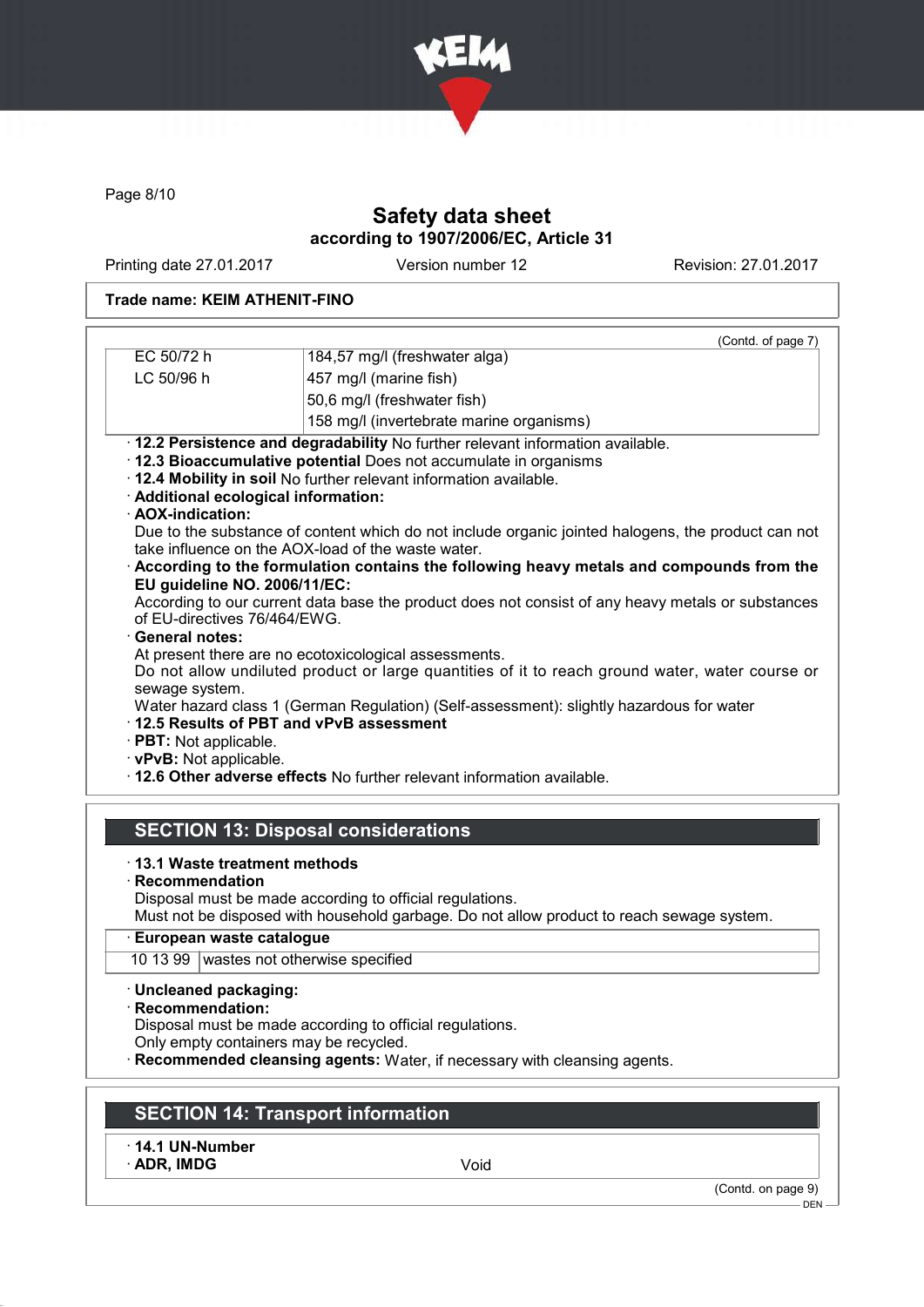

Page 9/10

# Safety data sheet according to 1907/2006/EC, Article 31

Printing date 27.01.2017 Version number 12 Revision: 27.01.2017

#### Trade name: KEIM ATHENIT-FINO

|                                                                            | (Contd. of page 8)                                                          |
|----------------------------------------------------------------------------|-----------------------------------------------------------------------------|
| · IATA                                                                     | <b>UN3266</b>                                                               |
| 14.2 UN proper shipping name<br>· ADR, IMDG<br>$\cdot$ IATA                | Void<br>Corrosive liquid, basic, inorganic, n.o.s. (CALCIUM<br>DIHYDROXIDE) |
| · 14.3 Transport hazard class(es)                                          |                                                                             |
| · ADR, IMDG<br>· Class                                                     | Void                                                                        |
| $\cdot$ IATA                                                               |                                                                             |
|                                                                            |                                                                             |
| · Class<br>· Label                                                         | 8 Corrosive substances.<br>8                                                |
| 14.4 Packing group<br>· ADR, IMDG<br>$\cdot$ IATA                          | Void<br>III                                                                 |
| 14.5 Environmental hazards:<br>· Marine pollutant:                         | <b>No</b>                                                                   |
| · 14.6 Special precautions for user                                        | Not applicable.                                                             |
| 14.7 Transport in bulk according to Annex II<br>of Marpol and the IBC Code | Not applicable.                                                             |
| · Transport/Additional information:                                        |                                                                             |
| $\cdot$ ADR<br>· Remarks:                                                  | Not classified as dangerous good according to<br>ADR/RID-GGVS/E.            |
| $\cdot$ IMDG<br>· Remarks:                                                 | Not classified as dangerous good according to<br>IMDG/GGVSee.               |
| · UN "Model Regulation":                                                   | Void                                                                        |

# **SECTION 15: Regulatory information**

- · 15.1 Safety, health and environmental regulations/legislation specific for the substance or mixture
- · Labelling according to Regulation (EC) No 1272/2008
- For information on labelling please refer to section 2 of this document.

(Contd. on page 10)

DEN